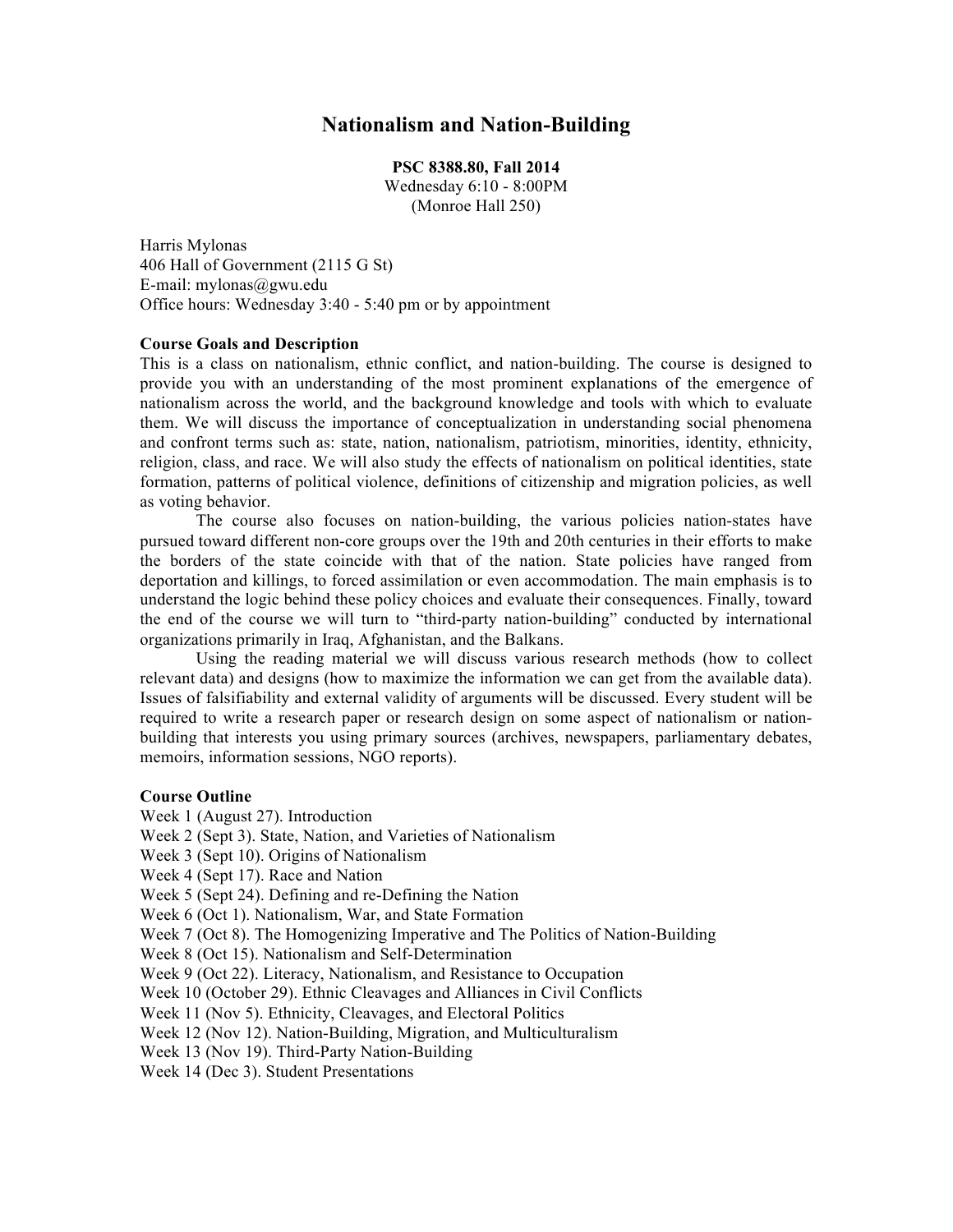## **Requirements:**

The requirements for this course include weekly responses to questions I will send you and a research paper or a research design (20-35 pages). Components of the review/paper/design will be graded separately and will be submitted according to the following schedule (each assignment will be due at the beginning of class):

Week 5 (Sept 24): Selection of a topic/empirical puzzle/research question Week 8 (Oct 15): Bibliography of existing literature and summary of main arguments Week 11 (Nov 5): Relevant history and/or guidelines for data collection Week 13 (Nov 19): Abstract, outline, and preliminary findings

*Final Papers Due by December 15.*

## **Texts**

There are 12 books, available for purchase at the GW Bookstore (or online). All books are also on reserve at Gelman Library.

## Required:

- Aktürk, Şener. 2012. *Regimes of Ethnicity and Nationhood in Germany, Russia, and Turkey.* New York: Cambridge University Press.
- Anderson, Benedict. 1983. *Imagined Communities: Reflections on the Origins and Spread of Nationalism*. New York: Verso.
- Christia, Fotini. 2012. *Alliance Formation in Civil War*. New York: Cambridge University Press.
- Gellner, Ernest. 2006 [2nd edition]. *Nations and Nationalism*. Blackwell.
- Hechter, Michael. 2000. *Containing Nationalism*. Oxford.
- Horowitz, Donald. 1985. *Ethnic Groups in Conflict*. Berkeley and Los Angeles: University of California Press.
- Laitin, David. 1986. *Hegemony and Culture*. Chicago University Press.
- Lawrence, Adria. 2013. *Imperial Rule and the Politics of Nationalism: Anti-Colonial Protest in the French Empire.* Cambridge University Press.
- Marx, Anthony. 1998. *Making Race and Nation*. Cambridge: Cambridge University Press.
- Mylonas, Harris. 2012. *The Politics of Nation-Building: Making Co-Nationals, Refugees, and Minorities*. New York: Cambridge University Press.
- Shevel, Oxana. 2011. *Migration, Refugee Policy, and State Building in Postcommunist Europe*. New York: Cambridge University Press.
- Wimmer, Andreas. 2012. *Waves of War: Nationalism, State Formation and Ethnic Exclusion in the Modern World.* New York: Cambridge University Press.

Recommended:

- Beissinger, Mark R.. 2002. *Nationalist Mobilization and the Collapse of the Soviet State*. New York: Cambridge University Press.
- Birnir, Jóhanna Kristín. 2009. *Ethnicity and Electoral Politics*. New York: Cambridge University Press.Brubaker, Rogers. 1992. *Citizenship and Nationhood in France and Germany*. Cambridge: Harvard University Press.
- Boone, Catherine. 2012. *Political Topographies of the African State.* Cambridge University Press.
- Brubaker, Rogers. 1996. *Nationalism Reframed*. Cambridge University Press.
- Chandra, Kanchan. 2005. *Why Ethnic Parties Succeed: Patronage and Ethnic Head Counts in India*. New York: Cambridge University Press.
- Connor, Walker. 1984. The National Question in Marxist-Leninist Theory and Strategy. Princeton, New Jersey: Princeton University Press.
- Hale, Henry. 2008. *The Foundation of Ethnic Politics*. Cambridge University Press.
- Herbst, Jeffrey. 2000. *States and Power in Africa.* Princeton University Press.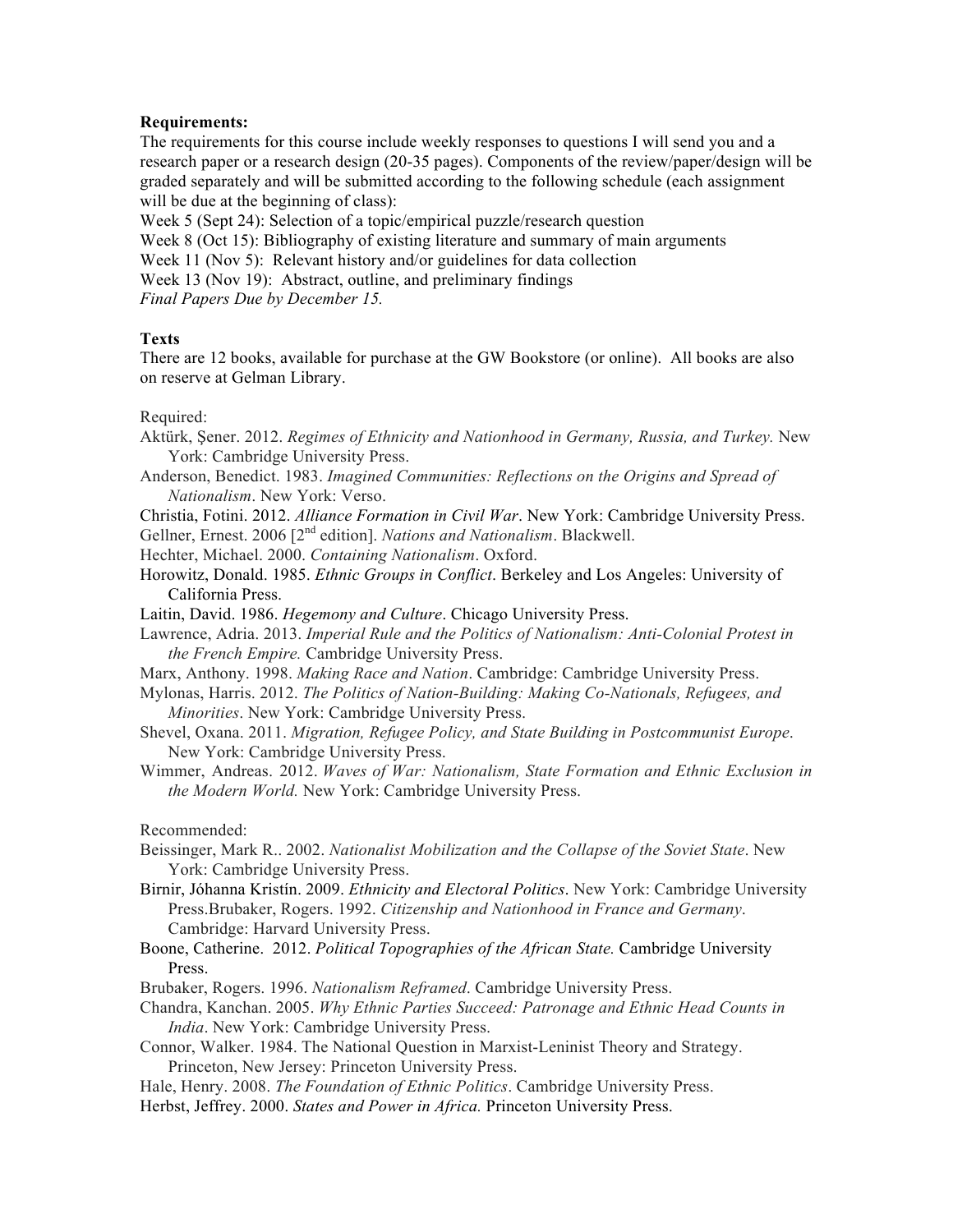Hobsbawm, E.J. 1990. *Nations and Nationalism Since 1780*. New York: Cambridge University Press.

Hroch, Miroslav. 2000 [1985]. *Social Preconditions of National Revival in Europe: A Comparative Analysis of the Social Composition of Patriotic Groups Among the Smaller European Nations*. New York: Columbia University Press.

Laitin, David D. 1998. *Identity in Formation: The Russian-Speaking Populations in the Near Abroad*. Ithaca, NY: Cornell University Press.

- Mann, Michael. 2004. *The Dark Side of Democracy: Explaining Ethnic Cleansing*, Cambridge University Press.
- Marx, Anthony. 2005. *Faith in Nation: Exclusionary Origins of Nationalism*. Oxford University Press.

Petersen, Roger. 2002. *Understanding Ethnic Violence*. Cambridge University Press.

- Posner, Daniel N. 2005. *Institutions and Ethnic Politics in Africa.* Cambridge University Press.
- Rae, Heather. 2002. *State Identities and the Homogenisation of Peoples*. Cambridge University Press.

Roger M. Smith. 2003. *Stories of Peoplehood: The Politics and Morals of Political Membership.* Cambridge University Press.

Snyder, Jack. 2000. *From Voting to Violence, Democratization and Nationalist Conflict.* New York: W. W. Norton & Company.

Weber, Eugen. 1976. *Peasants into Frenchmen: The Modernization of Rural France, 1870-1914*. Stanford, CA: Stanford University Press.

Weber, Max. 1978. *Economy and Society*, Guenther Roth and Claus Wittich eds. Berkeley: University of California Press.

Wedeen, Lisa. 2008. *Peripheral Visions: Politics, Power, and Performance in Yemen*. Chicago: Chicago University Press.

Wimmer, Andreas. 2002. *Nationalist Exclusion and Ethnic Conflict: Shadows of Modernity*. New York: Cambridge University Press.

### **Blackboard:**

This course will use Blackboard for announcements and readings (see "Electronic Reserves"). I strongly encourage you to ensure you have access to Blackboard as soon as possible.

### **Learning Outcomes:**

As a result of completing this course, you will:

- 1. Improve your presentation skills.
- 2. Compose a publishable article on the topic.
- 3. Learn how to assess writings on national history and be alert to propaganda.
- 4. Understand the origins of national identities.
- 5. Understand events caused by nationalist ideas.

## **Class Policies**

The following policies are important. Read them carefully.

**Attendance -** Please come to class on time. Feel free to bring a cup of coffee/tea or water, but please don't bring food. Cell phones must be turned off. Laptop volume must be set to "mute."

**Grading -** Short assignments: 20%, Class participation 10%, Completion of each stage of the paper 5% (20% total), Final Paper and presentation 50%.

**Late Work -** Late assignments will lose one third of a full grade (e.g., from an A to a A-, to B+ etc.) for each day after the deadline. There are only two exceptions to the late-assignment policy: illness or family emergency. If either of these circumstances applies, you must provide *written documentation* (such as a doctor's note if you are ill)*,* **and** you must communicate with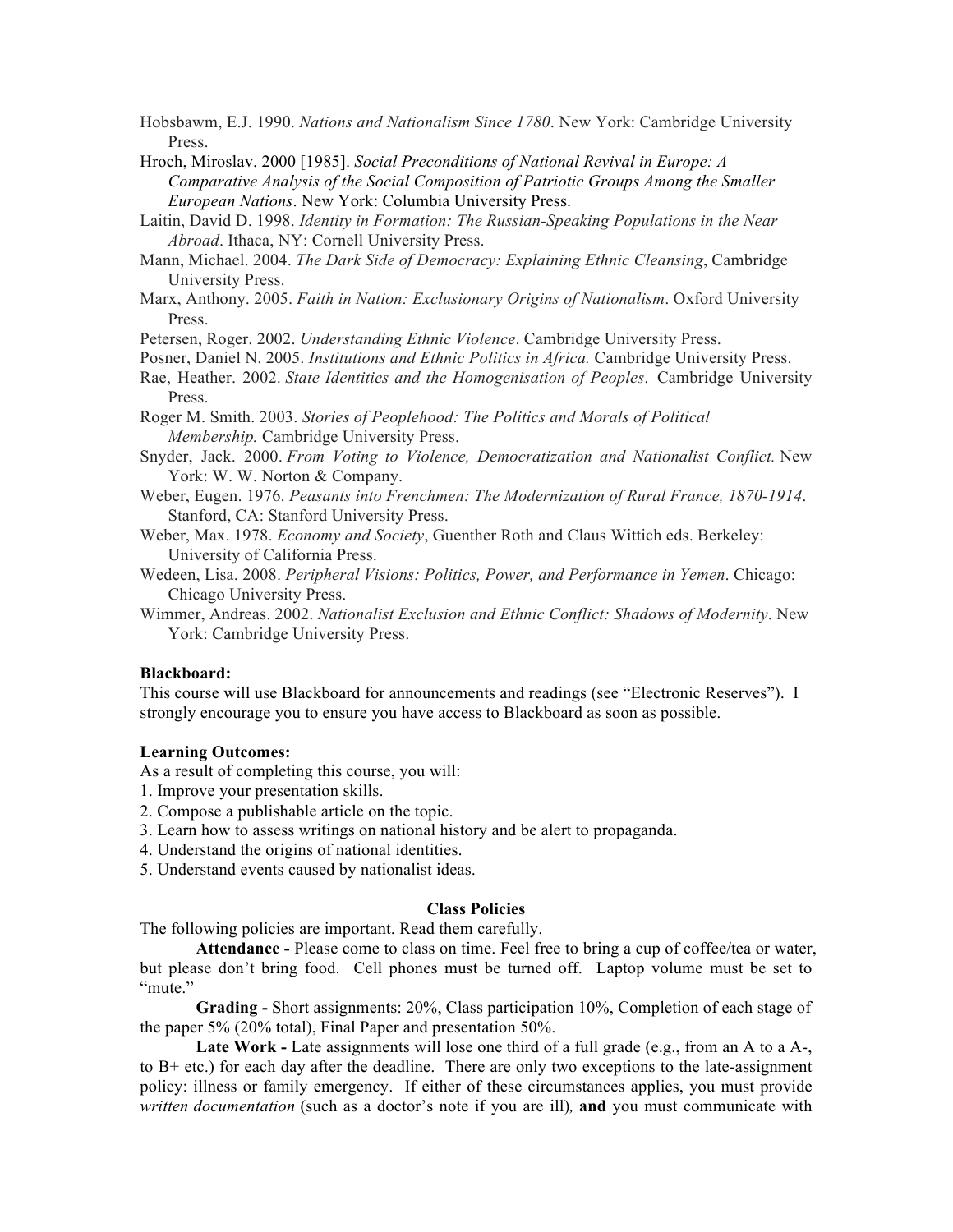me *before the assignment is due* (i.e., emailing me on the morning the assignment is due and saying you are sick is not acceptable for avoiding a penalty). I am willing to accommodate documented requests, but you must communicate with me *before* the assignment is due.

**Policy on Religious Holidays -** You should notify me during the first week of the semester of your intention to be absent from class on a day(s) of religious observance. If an assignment falls on a day you will be observing a religious holiday, we will work together to find an alternative time to complete the assignment. Please communicate with me about holidays in advance of the original due date. I do not intend to observe any religious holidays.

**Academic Integrity -** By taking this course, you are agreeing to abide by the University's Code of Academic Integrity. It states: "Academic dishonesty is defined as cheating of any kind, including misrepresenting one's own work, taking credit for the work of others without crediting them and without appropriate authorization, and the fabrication of information." For the remainder of the code, see: http://www.gwu.edu/~ntegrity/code.html

If you are unsure about any aspect of this policy the Writing Center (http://www.gwu.edu/~gwriter/) can provide assistance on citation or other aspects of writing papers. Claiming ignorance about how or when to cite sources is not an excuse for *academic dishonesty*.

## **Support for Students outside the classroom**

*DISABILITY SUPPORT SERVICES (DSS)*

Any student who may need an accommodation based on the potential impact of a disability should contact the Disability Support Services office at 202-994-8250 in the Marvin Center, Suite 242, to establish eligibility and to coordinate reasonable accommodations. For additional information please refer to: http://gwired.gwu.edu/dss/

## *UNIVERSITY COUNSELING CENTER (UCC) 202-994-5300*

The University Counseling Center (UCC) offers 24/7 assistance and referral to address students' personal, social, career, and study skills problems. Services for students include: - crisis and emergency mental health consultations

- confidential assessment, counseling services (individual and small group), and referrals http://gwired.gwu.edu/counsel/CounselingServices/AcademicSupportServices **Security**

To Report an Emergency or Suspicious Activity call the GW Police Department at 202‐994‐611 1 (Foggy Bottom) or 202‐242‐6111 (Mount Vernon). If the line is unavailable, dial 911.

Your first reaction in an emergency should be to stay where you are. Evacuate only if you hear the fire alarm or someone instructs you to evacuate. If you are outdoors during an incident, proceed into the closest GW building unless you are told to do otherwise. No matter where you are on campus, the basic steps of "sheltering in place" are:

Shelter - in - place in an interior room, above ground level, and with the fewest windows. If there is a large group of people inside a particular building, several rooms may be necessary. Shut and lock all windows (locking will form a tighter seal), close exterior doors, and stay away from glass doors and windows. Turn off air conditioners, heaters, and fans. Close vents to ventilation systems as you are able (Facilities staff will turn off ventilation systems as quickly as possible). Make a list of the people with you and call the list in to GWPD (see numbers above) so they know where you are.

Visit GW Campus Advisories http://CampusAdvisories.gwu.edu or call the GW Information Line at 202-994-5050 for incident updates. If possible, turn on a radio or television and listen for further instructions. If your email address or mobile device is registered with Alert DC, check for alert notifications. Make yourself comfortable and look after one other. You will get word as soon as it is safe to come out.

**Evacuation -** We will always evacuate if the fire alarm sounds or if the building we are in becomes unsafe. In the event of an evacuation, please quickly gather your personal belongings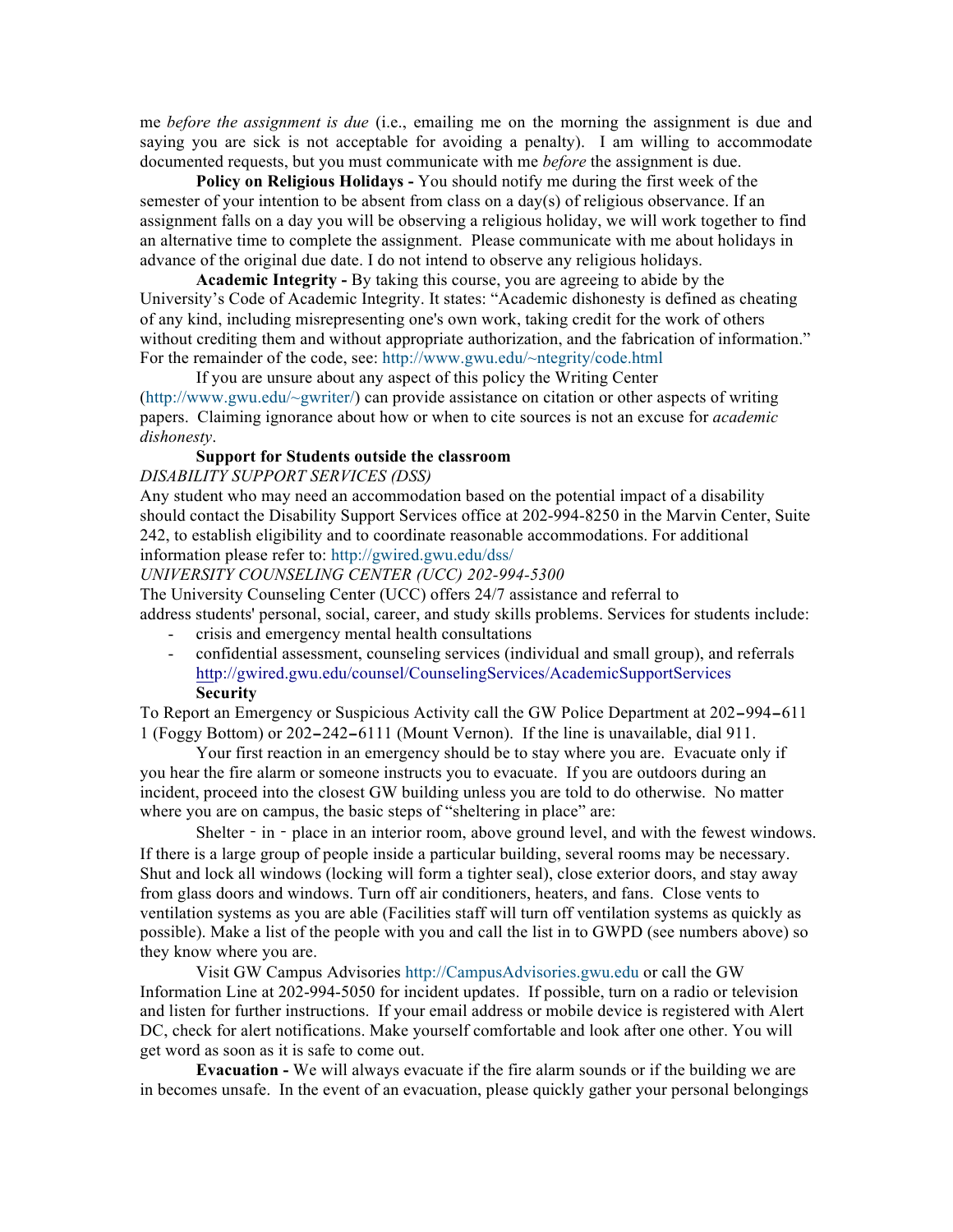(purse, keys, cell phone, GWorld card, etc.) and proceed to the nearest exit. Do not use the elevator.

**Alert DC -** Alert DC provides free notification by email or text message during an emergency. Visit GW Campus Advisories for a link and instructions on how to sign up for alerts pertaining to GW. If you receive an Alert DC notification during class, please share the information immediately.

**GW Alert -** GW Alert provides popup notification to desktop and laptop computers during an emergency. You are encouraged to download this application to your personal computer. Visit GW Campus Advisories to learn how. Additional Information about emergency preparedness at GW can be found on GW Campus Advisories http://CampusAdvisories.gwu.edu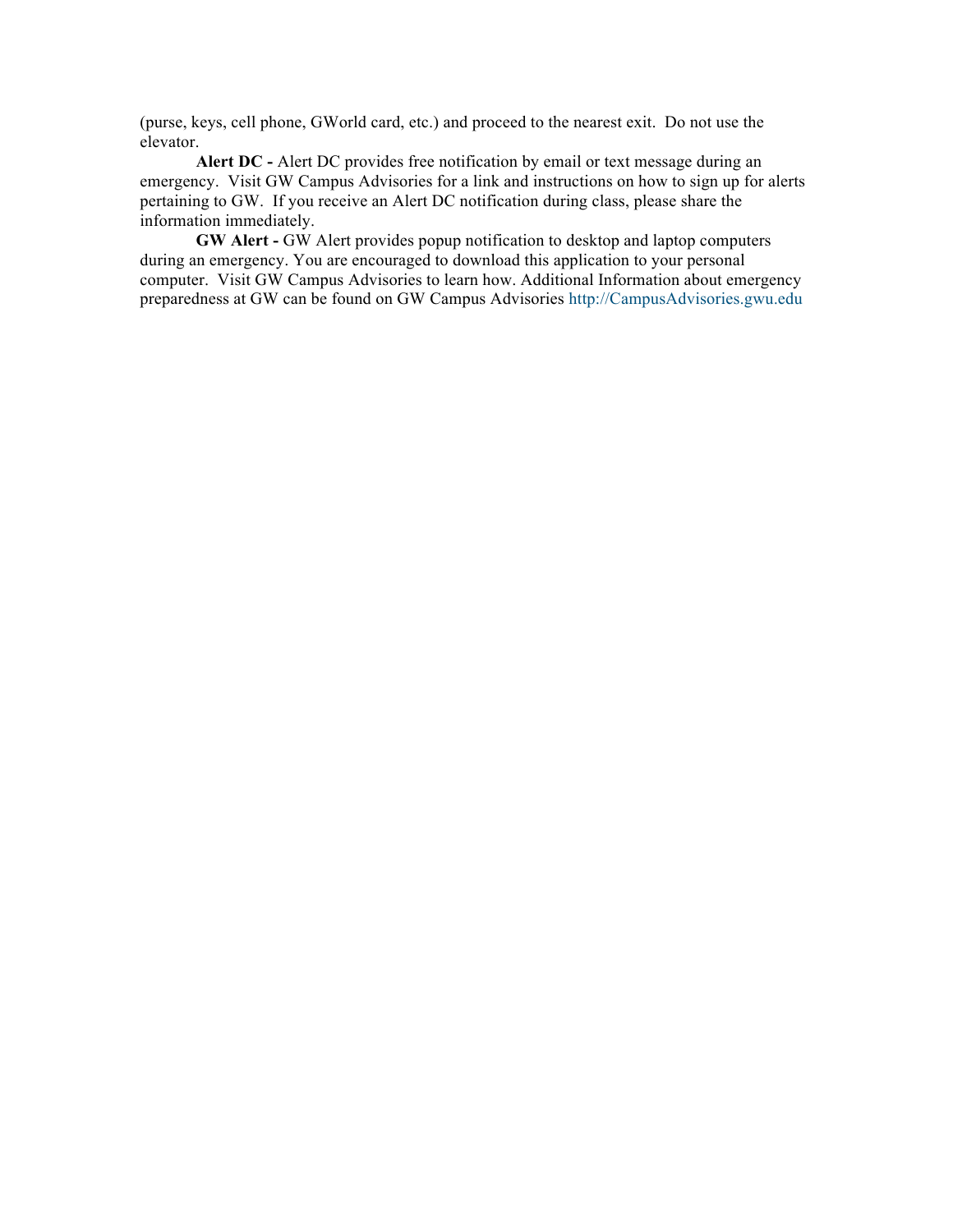## **Course Schedule:**

## WEEK 1 (August 27). **Introduction**

Renan, Ernest. 1995. "What is a Nation?" in Omar Dahbour and Micheline R. Ishay (eds) *The Nationalism Reader.* Atlantic Highlands, NJ: Humanities Press, pp. 143-155.

## WEEK 2 (September 3). **State, Nation, and Varieties of Nationalism**

## *State*

Max Weber, *Economy and Society*, Guenther Roth and Claus Wittich eds. Berkeley: University of California Press, 1978. 50-58; "The Types of Legitimate Domination", 212-261; 901-905 (Definition of the State); Selections on "Bureaucracy", 956-982, 990-993, and on "Patrimonialism" 1006-1042.

### *Nation*

- Weber, Max. 1996. "Ethnic Groups," in *Theories of Ethnicity: A Classical Reader.* New York: New York University Press. pp. 52-56.
- Hechter, Michael. 2000. *Containing Nationalism*. New York: Oxford University Press, Chapter 1. Anderson, Benedict. 1983. *Imagined Communities: Reflections on the Origins and Spread of*

*Nationalism*. New York: Verso, pp. 5-46 and Chapter 8. Gellner, pp. 1-7.

#### *Variaties of Nationalism*

- Gellner, pp. 88-109
- Hechter, pp. 15-17, 35-93.

Connor, Walker. 1984. The National Question in Marxist-Leninist Theory and Strategy. Princeton, New Jersey: Princeton University Press. *Introduction and Chapter 1.*

Brubaker, Rogers. 1992. *Citizenship and Nationhood in France and Germany*. Cambridge: Harvard University Press, pp. 1-20.

## Recommended Reading:

- Boone, Catherine. 2012. *Political Topographies of the African State.* Cambridge University Press.
- Fichte, Johann Gottlieb. 2008. *Addresses to the German Nation* (1808), ed. and trans. Gregory Moore. Cambridge University Press.
- Herder, Johann Gottfried. 2004. *Another Philosophy of History and Selected Political Writings*. Translated and edited by Ioannis Evrigenis and Daniel Pellerin. Indianapolis: Hackett Publishing Company.

Herbst, Jeffrey. 2000. *States and Power in Africa.* Princeton University Press.

- Tilly, Charles. 1975. "Reflections on the History of European State-Making" and "Western State-Making and Theories of Political Transformation," In Charles Tilly, ed., *The Formation of National States in Western Europe*. Princeton, NJ: Princeton University Press.
- Connor, Walker. 1994. "When is a Nation?" Chapter 9 of *Ethnonationalism: The Quest for Understanding*. Princeton, NJ: Princeton University Press, pp. 210-226.

Kohn, Hans. 1994. *The Idea of Nationalism*. New York: MacMillan, Chapter 1.

Smith, Anthony D. 1986. *The Ethnic Origins of Nations*. Cambridge, MA: Blackwell, pp.174-208.

Hobsbawn, Eric and Terence Ranger. 1992. *The Invention of Tradition.* New York: Cambridge University Press, Chapter 1.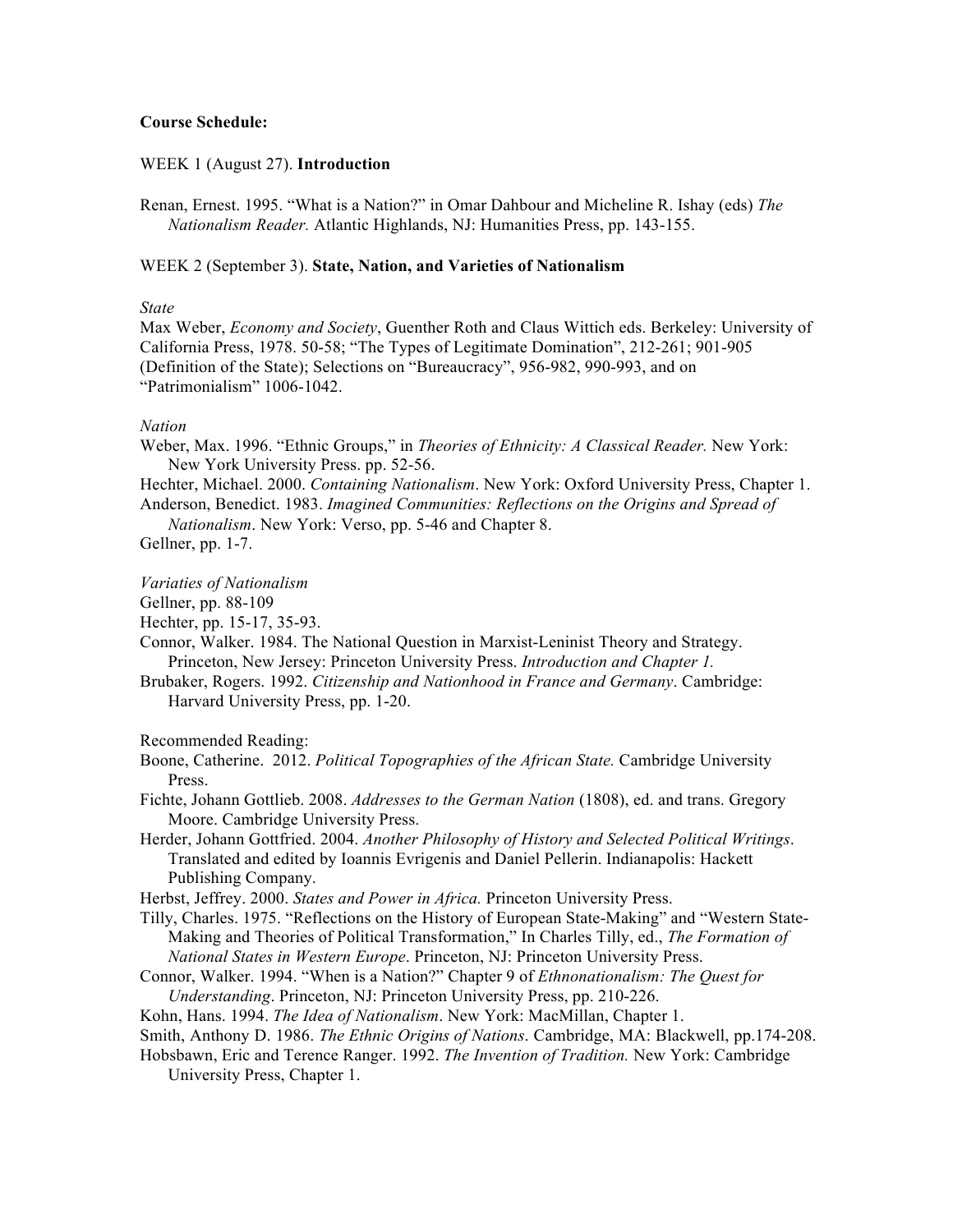Snyder, Jack. 2000. *From Voting to Violence, Democratization and Nationalist Conflict.* New York: W. W. Norton & Company, pp. 36-39, 69-83, and Chapter 4.

## WEEK 3 (Sept 10). **Origins of Nationalism**

*Nationalism as a by-product*

Anderson, Chapter 4-7.

- Gellner, pp. 19-62, 137-143.
- Lawrence, Adria. 2013. *Imperial Rule and the Politics of Nationalism: Anti-Colonial Protest in the French Empire.* Cambridge University Press. [pages 1-24 and 30-45]
- Karl W. Deutsch. 1961. "Social Mobilization and Political Development," *The American Political Science Review*, Vol. 55, No. 3: 493-514.
- Posner, Dan. "The Colonial Origins of Ethnic Cleavages: The Case of Linguistic Divisions in Zambia," *Comparative Politics* 35, 2 (January 2003), pp. 127-146.
- Posen, Barry. 1993. "Nationalism, the Mass Army and Military Power," *International Security* 18, 2: 80-124.

### *State-sponsored Nationalism*

Eugen Weber, *Peasants into Frenchmen: The Modernization of Rural France, 1870-1914*. Stanford, CA: Stanford University Press, 1976. Chapters 12, 17, 18.

Hobsbawm, E.J. 1990. *Nations and Nationalism Since 1780*. New York: Cambridge University Press, Chapter 3 "The Government Perspective"

Brubaker, Rogers. 1996. *Nationalism Reframed*. Cambridge University Press, pp. 23-106.

## WEEK 4 (Sept 17). **Race and Nation**

Marx, Anthony. 1998. *Making Race and Nation*. Cambridge: Cambridge University Press. Laitin, David. 1995. "Marginality: A Microperspective," *Rationality and Society*, Vol.7, No. 1: 31-57.

#### Recommended:

- Petersen, Roger. 2002. *Understanding Ethnic Violence*. Cambridge University Press. [Intro, Chapters 1-4, 10-11]
- Suny, Ronald Grigor and Terry Martin (eds.). 2001. *A State of Nations: Empire and Nation-Making in the Age of Lenin and Stalin.* Oxford University Press.

Mavrogordatos, George Th. 1983. *Stillborn Republic: Social Coalitions and Party Strategies in Greece, 1922-1936*. Berkeley: University of California Press.

- Wimmer, Andreas. 2002. *Nationalist Exclusion and Ethnic Conflict: Shadows of Modernity*. New York: Cambridge University Press.
- Laitin, David D. 1998. *Identity in Formation: The Russian-Speaking Populations in the Near Abroad*. Ithaca: Cornell University Press.
- Laitin, David. 1986. *Hegemony and Culture*. Chicago University Press.

*Assignment: Political Science Journals*

## WEEK 5 (Sept 24). **Defining and re-Defining the Nation**

Aktürk, Şener. 2013. *Regimes of Ethnicity and Nationhood in Germany, Russia, and Turkey.* New York: Cambridge University Press.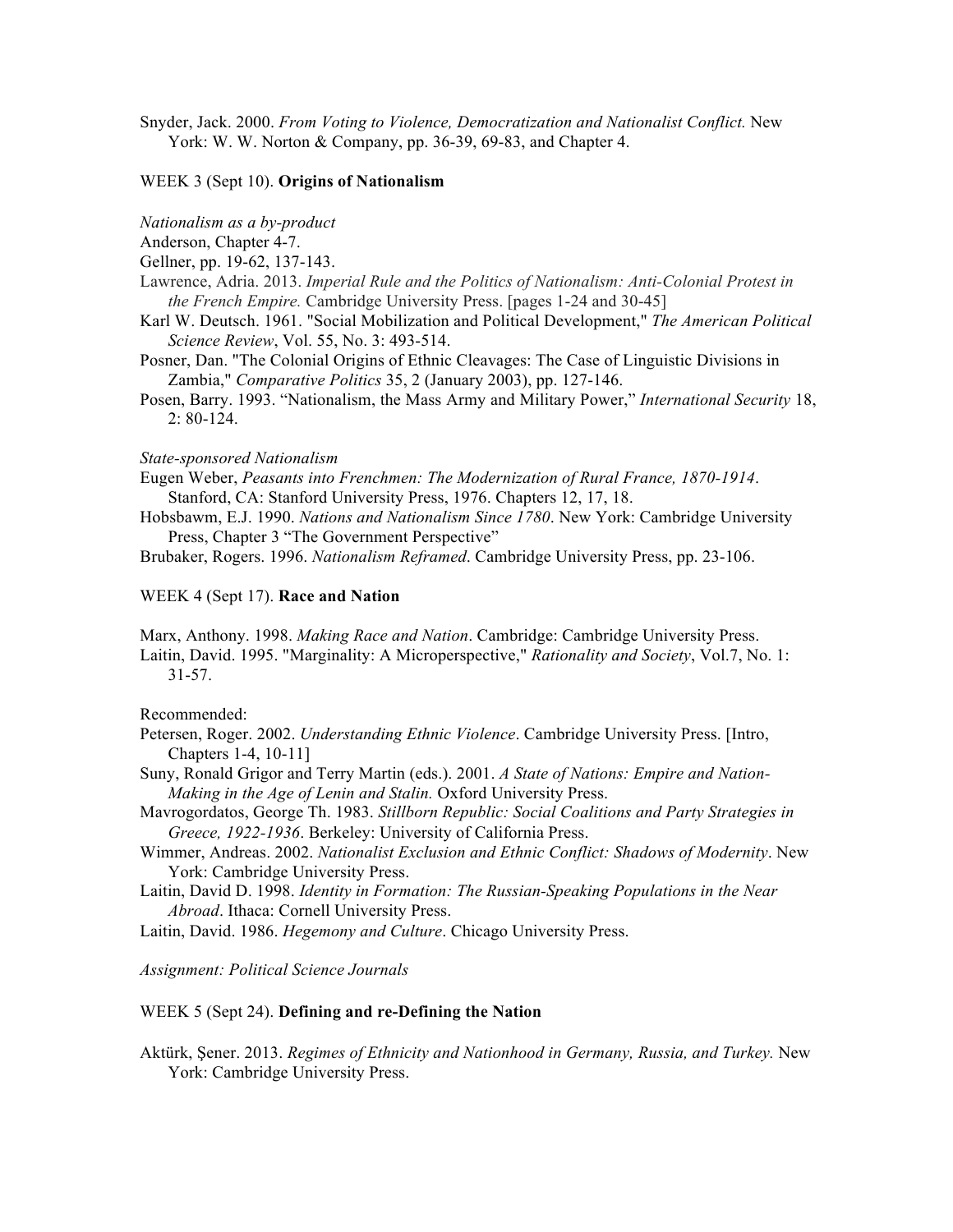Smith, Rogers M. 2001. "Citizenship and the politics of people-building," *Citizenship Studies* 5, 1: 73-96.

*Assignment: Selection of a topic/Empirical Puzzle/Research Question* 

## WEEK 6 (Oct 1). **Nationalism, War, and State Formation**

- Wimmer, Andreas. 2012. *Waves of War: Nationalism, State Formation and Ethnic Exclusion in the Modern World.* New York: Cambridge University Press. (Intro)
- Wimmer, Andreas; Lars-Erik Cederman and Brian Min. 2009. "Ethnic politics and armed conflict. A configurational analysis of a new global dataset", in *American Sociological Review* 74(2): 316-337.
- van Evera, Stephen. 1994. "Hypotheses on Nationalism and War", *International Security*, Vol. 18, No. 4 (Spring), pp. 5-39.
- Laitin, David D. and James D. Fearon. 2000. "Violence and the Social Construction of Ethnic Identity," *International Organization* 54, 4: 845-877.

#### Recommended:

- Brubaker, Rogers and David Laitin. 1998. "Ethnic and Nationalist Violence." *Annual Review of Sociology* 4: 423-452.
- Fearon, James D. and David D. Laitin, "Ethnicity, Insurgency, and Civil War." *American Political Science Review*, 97:1, 75-90.
- Wimmer, Andreas. 2006. "Ethnic Exclusion in Nationalizing States," in Gerard Delanty and Krishan Kumar (eds.), *Handbook of Nations and Nationalism.* London: Sage.
- V.P. Gagnon, Jr. Winter 1994/1995. "Ethnic Nationalism and International Conflict, The Case of Serbia," *International Security* 19(3), pp. 132-168.
- Horowitz, Donald. 1985. *Ethnic Groups in Conflict*. Berkeley and Los Angeles: University of California Press (chapters 1-5).
- Snyder, Jack. 2000. *From Voting to Violence, Democratization and Nationalist Conflict.* New York: W. W. Norton & Company, Chapter 1.

*Assignment: Datasets*

## WEEK 7 (Oct 8). **The Homogenizing Imperative and The Politics of Nation-Building**

Mylonas, Harris. 2012. *The Politics of Nation-Building: Making Co-Nationals, Refugees, and Minorities*. New York: Cambridge University Press.

Kymlicka, Will. 2005. "National Minorities in Post-Communist Europe: The Role of International Norms and European Integration" in Zoltan Barany and Robert Moser (eds). *Ethnic Politics After Communism*. Cornell University Press, Ithaca, pp. 191-217.

Koksal, Yonca. 2010. "Transnational Networks and Kin States: Turkish Minority in Bulgaria, 1878-1940," *Nationalities Papers*.

Recommended:

- Marx, Anthony. 2005. *Faith in Nation: Exclusionary Origins of Nationalism*. Oxford University Press, pp. 1-164.
- Mann, Michael. 2004. *The Dark Side of Democracy: Explaining Ethnic Cleansing*, Cambridge University Press, pp. 1-110.
- Rae, Heather. 2002. *State Identities and the Homogenisation of Peoples*. Cambridge University Press, 2002, pp. 14-54, skim Chapters 4-6.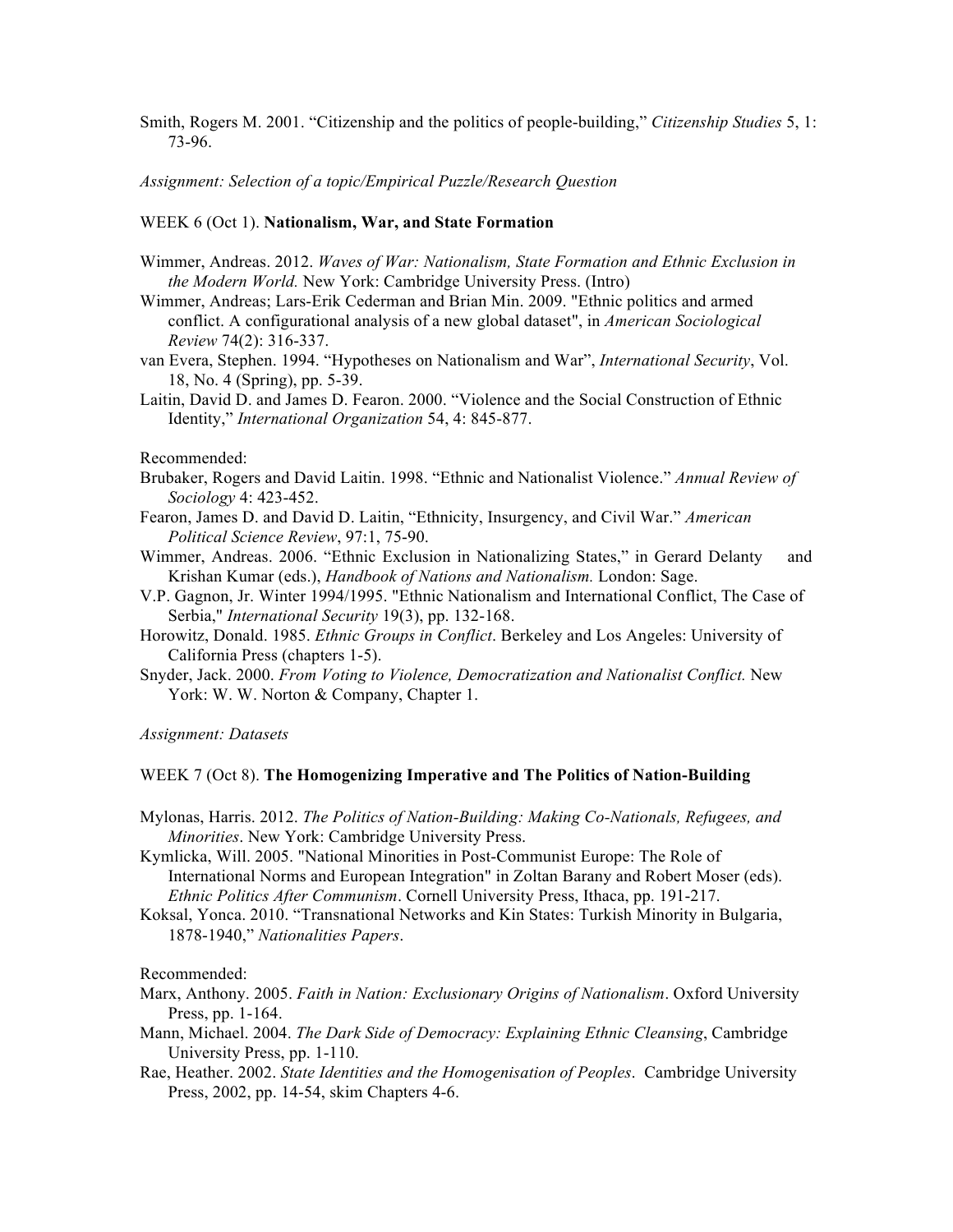- Jenne, Erin K.. 2006. "Ethnic Bargaining in the Balkans: Secessionist Kosovo Versus Integrationist Vojvodina," in *Ethnic Bargaining: The Paradox of Minority Empowerment*. Ithaca, NY: Cornell University Press.
- Kymlicka, Will. 2002. "Multiculturalism and Minority Rights: West and East", *Journal of Ethnopolitics and Minority Issues in Europe* (JEMIE), issue #4: 1-25. http://www.ecmi.de/jemie/special\_4\_2002.html
- Kymlicka, Will. 2008. "The Internationalization of Minority Rights", *ICON: International Journal of Constitutional Law*, Vol. 6/1 (2008), pp. 1-32.
- Lars-Erik Cederman, Luc Girardin and Kristian Skrede Gleditsch. 2009. "Ethnonationalist Triads: Assessing the Influence of Kin Groups on Civil Wars." *World Politics,* 61: 403-43.
- Ron, James. 2003. *Frontiers and Ghettos. State Violence in Serbia and Israel*. Berkeley and Los Angeles, California: University of California Press. [Introduction and Part I].
- John McGarry and Brendan O'Leary. 1994. "The Political Regulation of National and Ethnic Conflict". *Parliamentary Affairs* 47 (1): 94-115.
- Wimmer, Andreas. 2008. "Elementary strategies of ethnic boundary making," *Ethnic and Racial* Studies, Vol. 31 No. 6: 1025-1055.

## *Grant Proposals*

## WEEK 8 (Oct 15). **Nationalism and Self-Determination**

- Horowitz, Donald. 1985. *Ethnic Groups in Conflict*. Berkeley and Los Angeles: University of California Press, chapter 6.
- Lawrence, Adria. 2013. *Imperial Rule and the Politics of Nationalism: Anti-Colonial Protest in the French Empire.* Cambridge University Press. [Chapters 2, 3, 4 and 6]
- Mylonas, Harris and Nadav Shelef. "Which land is Our Land? Explaining Change in the Desired State Borders by Stateless Nationalist Movements," *Security Studies*, Vol. 23, Issue 4.

### Recommended:

- Hroch, Miroslav. 2000 [1985]. *Social Preconditions of National Revival in Europe: A Comparative Analysis of the Social Composition of Patriotic Groups Among the Smaller European Nations*. New York: Columbia University Press. [skim Part II read the rest]
- Beissinger, Mark. 2002. *Nationalist Mobilization and the Collapse of the Soviet State.* New York: Cambridge University Press.
- Giuliano, Elise. 2006. "Secessionism from the Bottom Up: Democratization, Nationalism, and Local Accountability in the Russian Transition," *World Politics*, Volume 58, Number 2: 276- 310.
- Chaim Kaufmann, "Possible and Impossible Solutions to Ethnic Civil Wars." *International Security*, 20, no. 4 (Spring 1996): 136-175.
- Nicholas Sambanis, "Partition as a Solution to Ethnic War: An Empirical Critique of the Theoretical Literature." *World Politics*, 52 (July 2000): 437-483.
- Thomas Chapman and Roeder, Philip G. "Partition as a Solution to Wars of Nationalism: The Importance of Institutions". American Political Science Review 101 (November 2007), 677- 91.
- Nicholas Sambanis and Jonah Schulhofer-Wohl. "What's in a Line? Is Partition a Solution to Civil War?." International Security 34, no. 2 (Fall 2009): 82-118.
- Bunce, Valerie. 1999. "Peaceful Versus Violent State Dismemberment: A Comparison of the Soviet Union, Yugoslavia and Czechoslovakia." *Politics and Society*, 27 (June): 217-237.
- Bunce, Valerie. 2007. "Minority Politics in Ethnofederal States: Cooperation, Autonomy or Secession?" Mario Einaudi Center for International Studies, *Working Paper Series*, No. 8-07.

Hale, pp. 93-119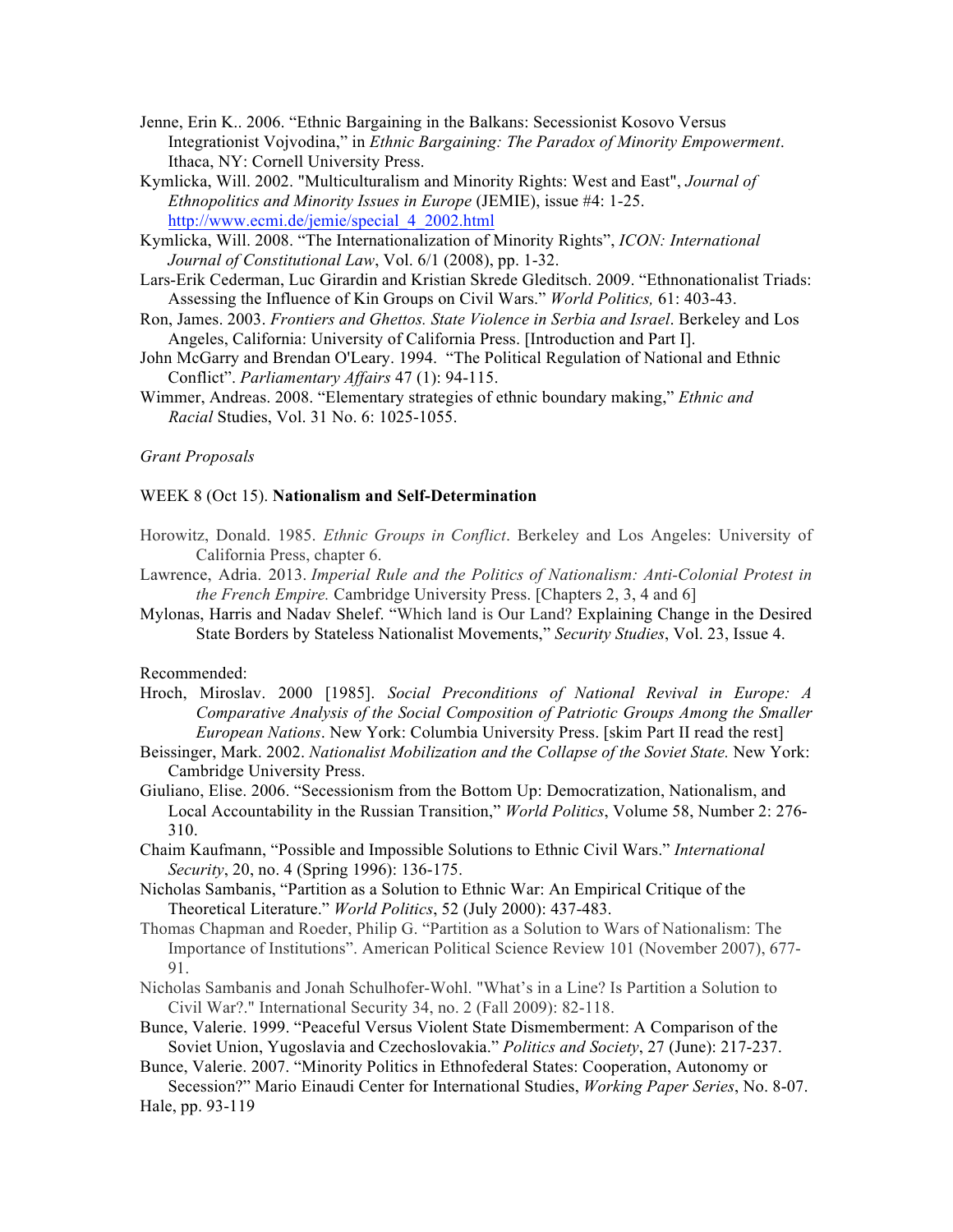Roeder, Philip G. 1991. "Soviet Federalism and Ethnic Mobilization," *World Politics* 43: 196- 232.

Roeder, Philip G. *Where Nation-States Come From: Institutional Change in the Age of Nationalism*. Princeton: Princeton University Press, 2007.

*Assignment: Bibliography of existing literature and summary of main arguments*

## WEEK 9 (Oct 22). **Literacy, Nationalism, and Resistance to Occupation**

Darden, Keith A. Forthcoming. *Resisting Occupation: Mass Schooling and the Creation of Durable National Loyalties*. New York: Cambridge University Press.

http://keithdarden.wordpress.com/books/

## WEEK 10 (Oct 29). **Ethnic Cleavages and Alliances in Civil Conflicts**

Christia, Fotini. 2012. *Alliance Formation in Civil War*. New York: Cambridge University Press. Posen, Barry. 1993. "The Security Dilemma and Ethnic Conflict," *Survival* 35, no.1: 27-47. Kalyvas, Stathis. 2008. "Ethnic Defection in Civil Wars". *Comparative Political Studies*, 41:8, 1043-1068.

## WEEK 11 (Nov 5). **Ethnicity, Cleavages, and Electoral Politics**

Laitin, David. 1986. *Hegemony and Culture*. Chicago University Press.

Darden, Keith and Anna Maria Grzymała-Busse. 2006. "The Great Divide: Literacy, Nationalism, and the Communist Collapse," *World Politics* - Volume 59, Number 1: 83-115.

Horowitz, Donald. 1985. *Ethnic Groups in Conflict*. Berkeley and Los Angeles: University of California Press (chapters 7-10).

Recommended:

- Mylonas, Harris and Nasos Roussias. 2008. "When do Votes Count? Regime Type, Electoral Conduct, and Political Competition in Africa." Comparative Political Studies, Vol. 41, No. 11, 1466-1491.
- Mozaffar, S., Scarritt, J., & Galaich, G. (2003). "Electoral institutions, ethnopolitical cleavages, and party systems in Africa's emerging democracies," *American Political Science Review*, 97 (3): 379-390.
- Birnir, Jóhanna Kristín. 2009. *Ethnicity and Electoral Politics*. New York: Cambridge University Press.
- Wilkinson, Steven. 2004. *Votes and Violence: Electoral Competition and Ethnic Riots in India*. New York: Cambridge University Press, Chapter 1 and skim 2-5.
- Chandra, Kanchan. 2005. *Why Ethnic Parties Succeed: Patronage and Ethnic Head Counts in India*. New York: Cambridge University Press, Part 1 and skim the rest.
- Snyder, Jack. 2000. *From Voting to Violence, Democratization and Nationalist Conflict.* New York: W. W. Norton & Company, Chapter 1.

Posner, Daniel N. 2005. *Institutions and Ethnic Politics in Africa.* Cambridge University Press.

*Assignment: Relevant history and/or guidelines for data collection*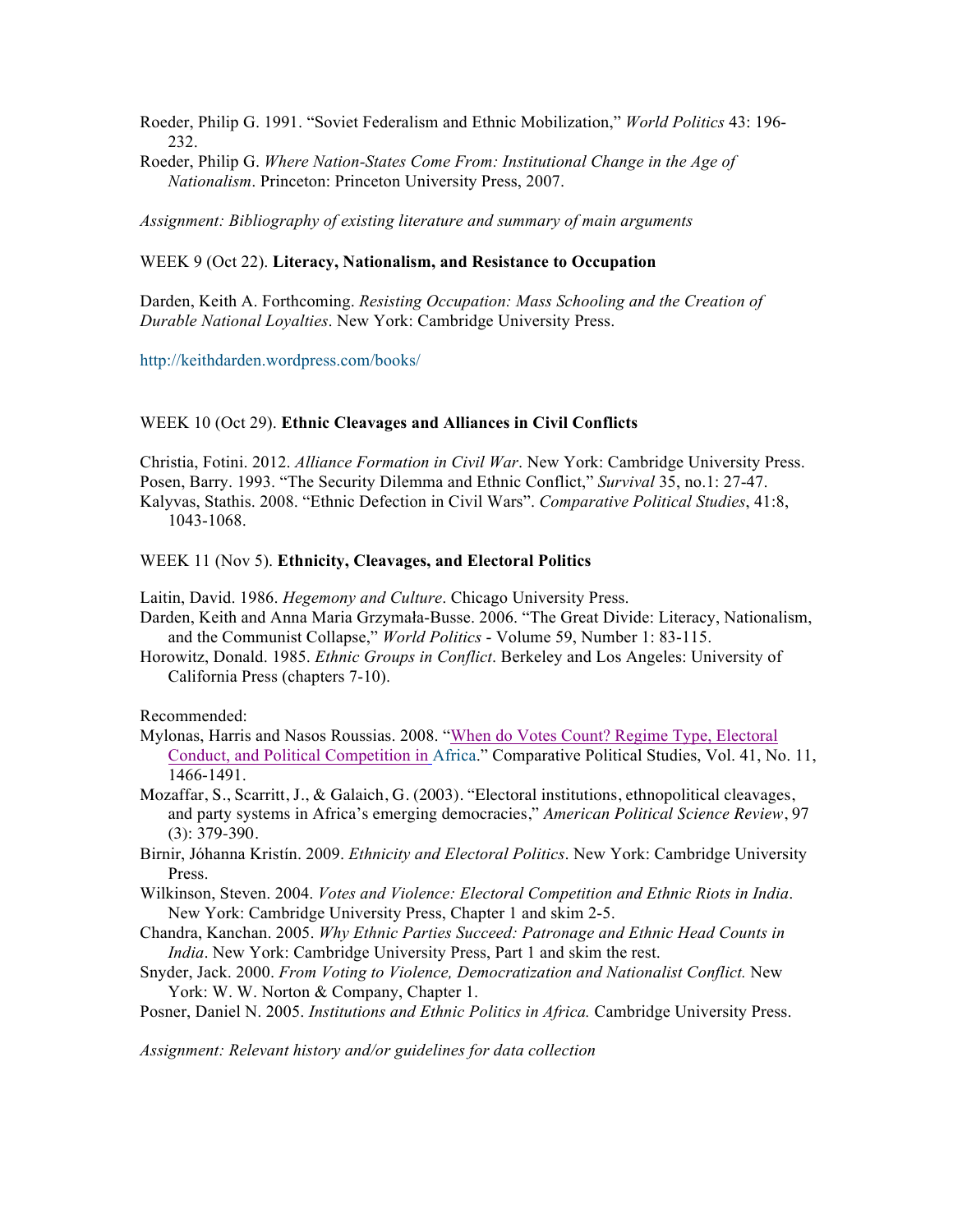## WEEK 12 (Nov 12). **Nation-Building, Migration, and Multiculturalism**

- King, Charles and Neil J. Melvin. 1999/2000. "Diaspora Politics: Ethnic Linkages, Foreign Policy, and Security in Eurasia", International Security, Vol. 24, No. 3 (Winter), pp. 108– 138.
- Rogers Brubaker and Jaeeun Kim. 2011. "Transborder Membership Politics in Germany and Korea" *Archives européennes de sociologie/European Journal of Sociology* 52.1: 21-75.
- Shevel, Oxana. 2011. *Migration, Refugee Policy, and State Building in Postcommunist Europe*. New York: Cambridge University Press.
- Kymlicka, Will. 2012. *Multiculturalism: Success, Failure, and the Future*. Washington, DC: Migration Policy Institute.

Recommended:

- Joppke, Christian. 2005. *Selecting by Origin: Ethnic Migration in the Liberal State*. Cambridge, MA: Harvard University Press.
- Dancygier, Rafaela. 2010. *Immigration and Conflict in Europe*. New York: Cambridge University Press.

## WEEK 13 (Nov 19). **Third-Party Nation-Building**

*Symposium on:* Keith Darden and Harris Mylonas. 2012. "The Promethean Dilemma: Third-Party State-building in Occupied Territories", *Ethnopolitics*, Issue 1, March, pp. 85-93.

*Comments:* Bardos, Gordon. 2012. "Buying Peace? The Difficulties of Building States and Nations in Deeply Divided Post-conflict Societies," *Ethnopolitics*, Issue 1, March, pp. 94-97.

- Christia, Fotini. 2012. "Doing the Least Harm: How to Prevent a Post-withdrawal Resumption of Violence in Afghanistan and Iraq," *Ethnopolitics*, Issue 1, March, pp. 98-100.
- Gortzak, Yoav & David Siroky. 2012. "Prometheus Bound? Indigenous Forces and Third-party State-building," *Ethnopolitics*, Issue 1, March, pp. 101-104.
- Jenne, Erin K. 2012. "The Low Odds of Successful Third-party Nation-building," *Ethnopolitics*, Issue 1, March, pp. 105-108.
- *Response:* Mylonas, Harris and Keith Darden. 2012. "The Promethean Dilemma Revisited: A Response to Bardos, Christia, Gortzak & Siroky and Jenne", *Ethnopolitics*, Issue 1, March, pp. 109-112.

Carolyn Stephenson. 2005. "Nation-Building". Available at: http://www.beyondintractability.org/essay/nation\_building/

## Recommended:

- Dobbins, James; Seth G. Jones, Keith Crane, Beth Cole DeGrasse. 2007. *The Beginner's Guide to Nation-Building*. RAND Corporation. (Read the Foreword and the Summary). Available at: http://www.rand.org/pubs/monographs/2007/RAND\_MG557.pdf
- Toby Dodge, "Iraq: The Contradictions of Exogenous State-Building in Historical Perspective," *Third World Quarterly*, Vol. 27, No. 1, From Nation-Building to State-Building (2006), pp. 187-200.
- Barnett Rubin, "Peace Building and State-Building in Afghanistan: Constructing Sovereignty for Whose Security?" *Third World Quarterly*, Vol. 27, No.1 (2006), pp.175-185.
- James Dobbins, John G. McGinn, Keith Crane, Seth G. Jones, Rollie Lal, Andrew Rathmell, Rachel M. Swanger, Anga R. Timilsina. *America's Role in Nation-Building From Germany to Iraq*. RAND Corporation.
- James Dobbins, Seth G. Jones, Keith Crane, Christopher S. Chivvis, Andrew Radin, F. Stephen